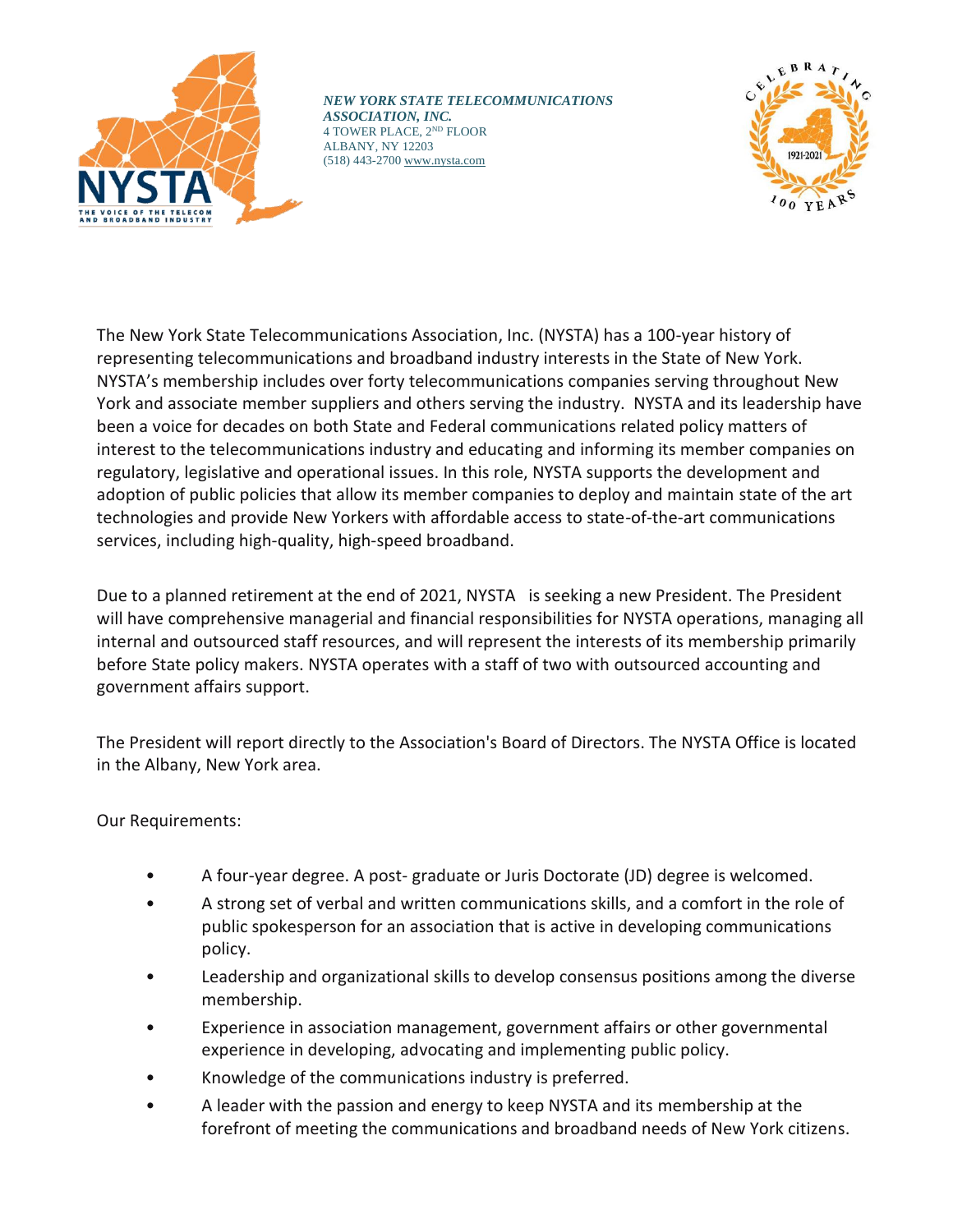What this Position Offers You:

- The opportunity to lead an association that supports the development and adoption of public policies that allow its members to deploy and provide universal telecommunications services to the people of New York.
- A career located in the Albany NY area, capitol of New York, centrally located in the Northeast between New York City, Boston, and Montreal with abundant educational and recreational opportunities.
- An attractive compensation and benefits package.

The duties of the President are:

## I. OBJECTIVE:

The President shall generally act as Executive Officer of the Association and shall direct and administer the affairs of the Association and execute the policies of its Board of Directors and Chairman subject to their direction and control as provided for in Article 6 of the Association's By-Laws.

- II. MAJOR FUNCTIONS AND RESPONSIBILITIES:
	- 1. Shall direct and administer the financial and operating functions of the Association, including the preparation of budgets and financial reports and will plan, direct, and supervise the activities of the Association staff.
	- 2. Will establish relationships and represent the Association's and its members' interests before state and federal regulatory agencies, governmental bodies, and other external organizations.
	- 3. Will monitor dockets, legislation, and other proposals pending before state and federal organizations and provide interpretation to the Board in their formulation of Association positions and will prepare or direct the preparation of appropriate responses as authorized by the Chairman and/or Board which represents the Association's interests.
	- 4. Shall provide or direct the preparation of information for the Association's members on policies and issues affecting their business interests through letters, memoranda, and industry presentations.